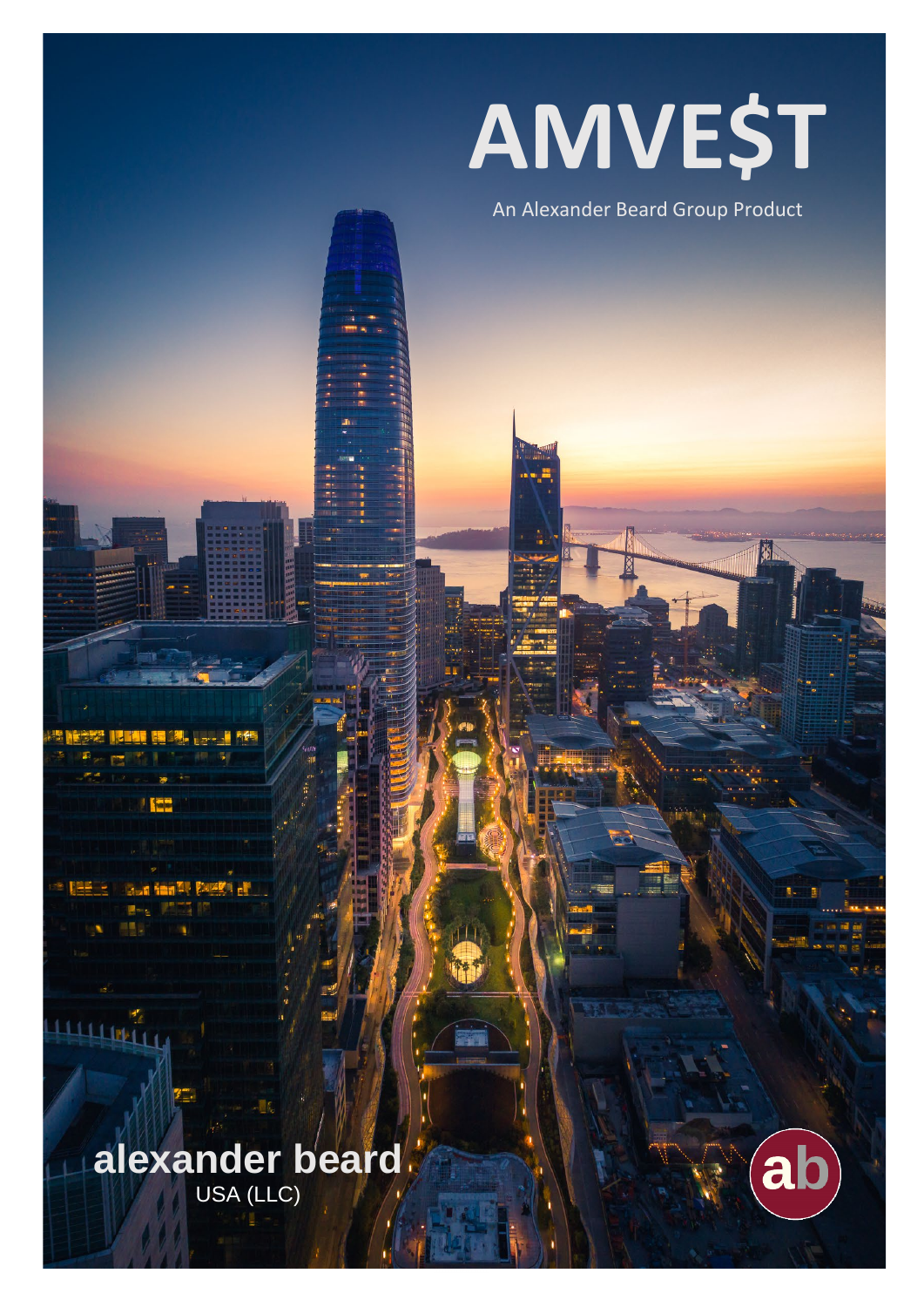# **Introducing AMVE\$T**

British citizens living in the USA are prevented by the Internal Revenue Service (IRS) from transferring their UK pensions to either a 401(k) plan or an Individual Retirement Account.

Up until April 2017 there was the option that British people had of using an offshore jurisdiction such as those mentioned above, but this has now been ruled out by HMRC and there is now no Recognized Overseas Pension Scheme, or ROPS, approved option available for Britons living in the United States.

Fortunately, the team at Alexander Beard - USA have a US\$ based solution, AMVE\$T, the ultimate pension solution for British Expatriates living in the United States of America.

# **AMVE\$T benefit**

- Your pension remains under UK rules.
- Your pension funds may be invested in US Dollars or GB Pounds.
- You have access to investment advice from a US-based Registered Investment Adviser.
- Your investment is managed by a range of leading British and American fund managers.
- Low annual management charges.
- You have access to your account online 24/7.
- You can take 25% of your fund as tax-free cash from age 55\*.
- Your benefits can be paid in either US Dollars or GB Pounds.
- You have a range of income in retirement options, income drawdown or 'flexi' access.
- All these options can be paid in the above currency of your choice to guard against future currency fluctuation.
- In the event of ill-health, benefits may be taken before the age of 55.

\* It is our understanding that the UK/USA tax treaty specifically protects the tax-free nature of UK pension cash lump sums. However, we cannot guarantee that individual IRS officers will agree with this interpretation.

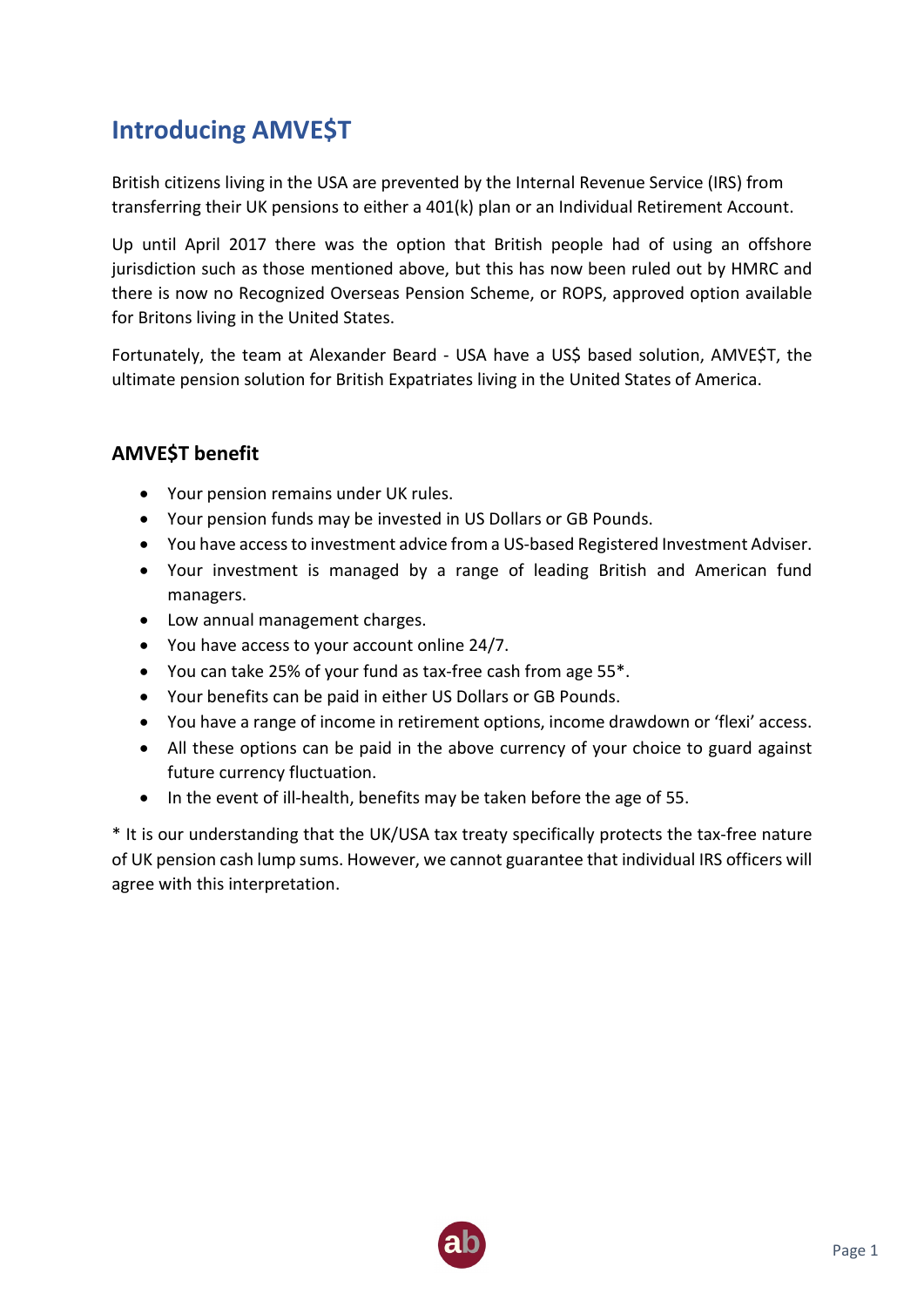# **Frequently Asked Questions**

When considering the launch of this product there were a number of considerations:

#### **What are the alternatives?**

The only alternative is to either remain in your present UK arrangement.

# **Would it be better for me to remain in a UK pension in case an American ROPS product becomes available in the future?**

AMVE\$T remains under UK rules, so should ROPS transfers to the USA (such as an IRA or 401(k) plan rollover) become available at any point in the future, you will still be able to transfer.

#### **Where will my adviser be based?**

Alexander Beard USA is a fully authorised Registered Investment Adviser business staffed by both British and American qualified advisers.

#### **What and where are retirement benefits payable?**

- All benefits can be payable in the USA, in US\$'s.
- 25% of value of fund as a UK tax-free lump sum.
- Under rules introduced in 2014 Budget as AMVE\$T remains under U.K. pension rules; you can then take any ad-hoc amounts every year which will subject to either UK or USA income tax from age 55.
- Guaranteed annuity options may also available.

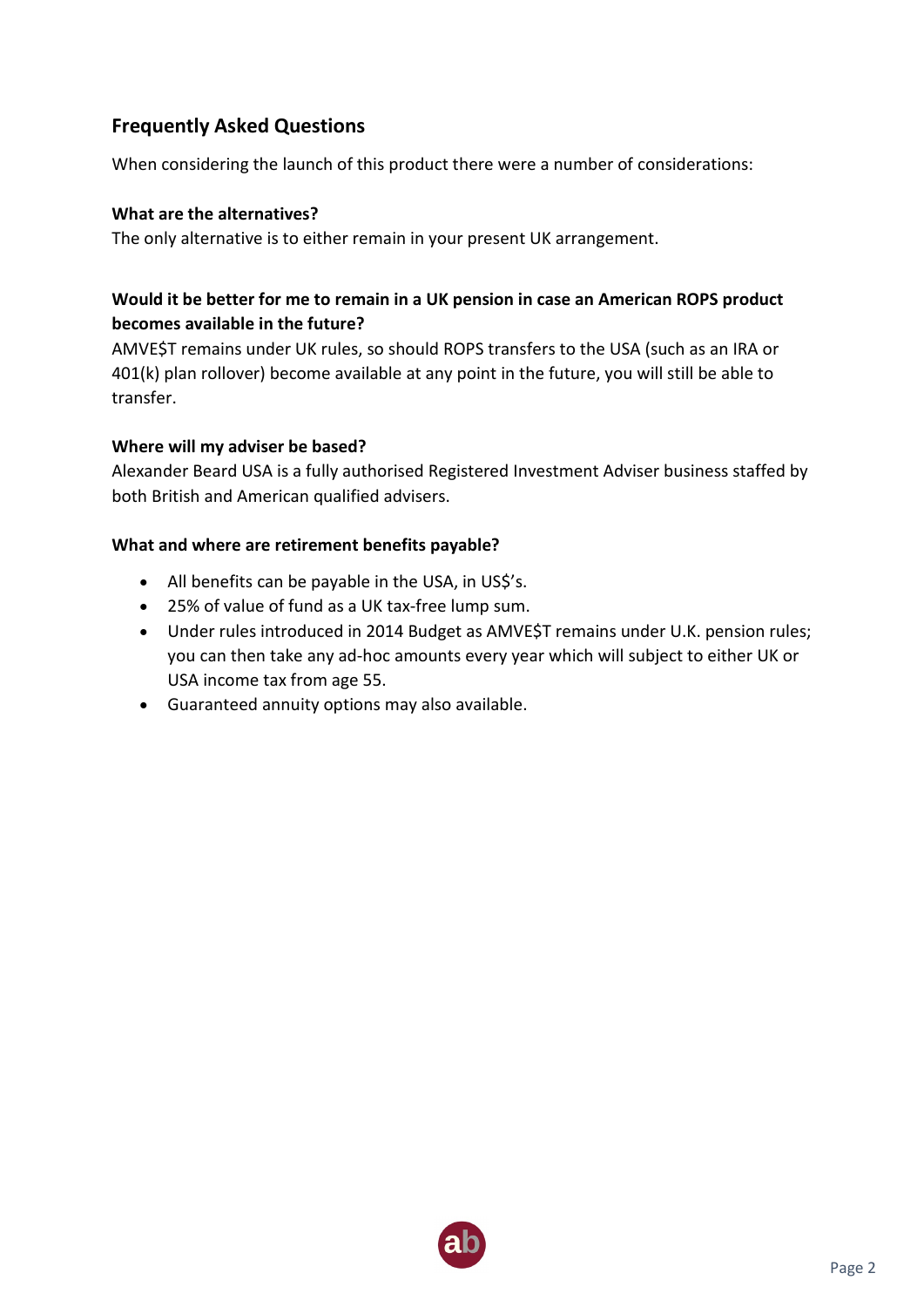# **AMVE\$T Charges**

## **Initial Fees:**

# *Pension transfer viability Report Fee:*

- *1.Defined Contribution Plan(s):*
	- £2,500 plus £500 per additional pension plan.

# *2.Defined Benefit Plan(s):*

- £100,000 to £250,000 £3,500
- £250,000 to £500,000 £4,750
- £500,000 to £750,000 £5,000
- £750,000 to £1,000,000 £7,500
- £1,000,000+ £10,000

## **Annual ongoing Fees:**

- Novia Global Platform Fee: 0.25%
- ABG Managed Portfolio Fee: 0.25%
- Fund Managers' Fee: ≥0.25%
- AB-USA Annual Adviser Fee: 0.75%

The ultimate pension solution for UK Expatriates living in the United States of America